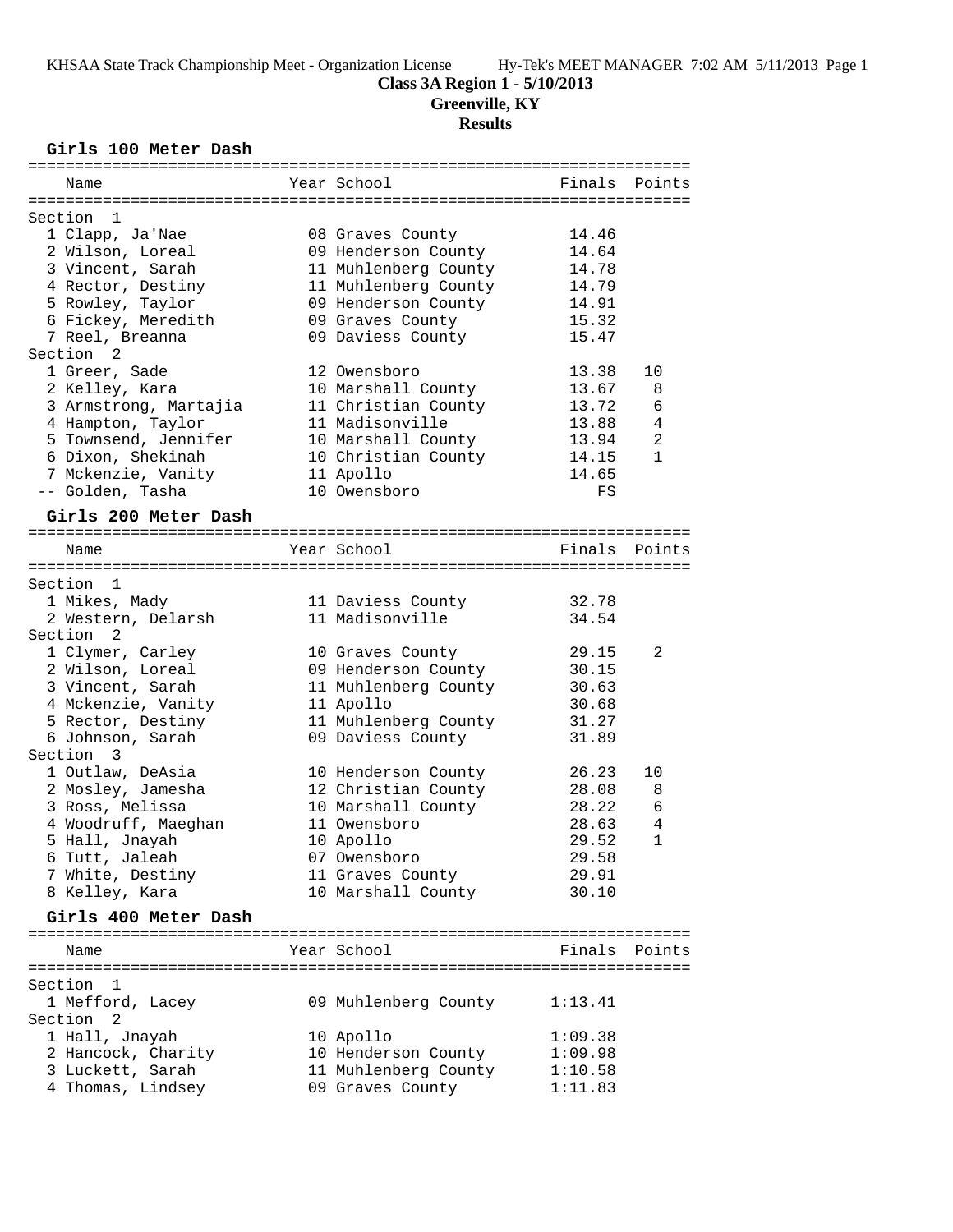**Class 3A Region 1 - 5/10/2013**

**Greenville, KY**

# **Results**

| Girls 400 Meter Dash                     |                                                              |                    |                |
|------------------------------------------|--------------------------------------------------------------|--------------------|----------------|
| 5 McClelland, Caroline                   | 11 Daviess County                                            | 1:12.48            |                |
| 6 Clemons, Shae                          | 11 Madisonville                                              | 1:14.58            |                |
| 7 West, Taylor                           | 11 Graves County                                             | 1:15.19            |                |
| 8 Duncan, Lexie                          | 09 Madisonville                                              | 1:21.92            |                |
| Section 3                                |                                                              |                    |                |
| 1 Barnard, Alyssa                        | 10 Marshall County                                           | 1:00.62            | 10             |
| 2 Alexander, Tameka                      | 10 Christian County                                          | 1:00.72            | 8              |
| 3 Outlaw, DeAsia                         | 10 Henderson County                                          | 1:01.93            | 6              |
| 4 Mosley, Jamesha                        | 12 Christian County                                          | 1:03.65            | 4              |
| 5 Ford, Jade                             | 09 Marshall County                                           | 1:06.63            | 2              |
| 6 Lawrence, Taylor                       | 12 Owensboro                                                 | 1:06.77            | $\mathbf{1}$   |
| 7 Tutt, Jaleah                           | 07 Owensboro                                                 | 1:07.95            |                |
| 8 Dooley, Madison                        | 09 Daviess County                                            | 1:08.45            |                |
| Girls 800 Meter Run                      |                                                              |                    |                |
| Name                                     | Year School                                                  | Finals Points      |                |
|                                          |                                                              |                    |                |
| Section 1                                |                                                              |                    |                |
| 1 Burns, Leslie                          | 10 Apollo                                                    | 2:25.85            | 10             |
| 2 Girten, Alex                           | 10 Owensboro                                                 | 2:28.04            | 8              |
| 3 Merkel, Brooke                         | 09 Daviess County                                            | 2:30.24            | 6              |
| 4 Fueller, Aliah                         | 12 Muhlenberg County                                         | 2:34.58 4          |                |
| 5 Hawkins, Ashlyn                        | 08 Madisonville                                              | 2:34.77            | 2              |
| 6 Vincent, Bailey                        | 09 Muhlenberg County                                         | 2:35.43            | $\mathbf{1}$   |
| 7 Duty, Kate                             | 11 Daviess County                                            | 2:39.07            |                |
| 8 Parker, Susan                          | 12 Owensboro                                                 | 2:41.22            |                |
| 9 Mccullough, Chayla                     | 09 Christian County                                          | 2:41.83            |                |
| 10 Holt, Erica                           | 09 Graves County                                             | 2:43.34            |                |
| 11 Mcgregory, Ke Ke                      | 08 Christian County                                          | 2:46.30            |                |
| 12 Smith, Vanessa                        | 09 Marshall County<br>11 Marshall County<br>09 Graves County | 2:46.79            |                |
| 13 Moore, Katee                          |                                                              | 2:47.13            |                |
| 14 Lamb, Hannah                          |                                                              | 2:48.65            |                |
| 15 Jackson, Makenzie                     | 10 Apollo                                                    | 2:50.36            |                |
| 16 Hawkins, Mackenize<br>17 Nunez, Elena | 08 Madisonville<br>10 Henderson County                       | 2:57.57<br>2:57.99 |                |
|                                          |                                                              |                    |                |
| Girls 1600 Meter Run                     |                                                              |                    |                |
| Name                                     | Year School                                                  | Finals             | Points         |
| 1 Reynolds, Amelia                       | 11 Daviess County                                            | 5:33.14            | 10             |
| 2 Fueller, Aliah                         | 12 Muhlenberg County                                         | 5:38.39            | 8              |
| 3 Borders, Julia                         | 11 Madisonville                                              | 5:42.06            | 6              |
| 4 Keeley, Rachel                         | 11 Owensboro                                                 | 5:42.28            | 4              |
| 5 Boling, Kelly                          | 11 Daviess County                                            | 5:50.12            | $\overline{2}$ |
| 6 Girten, Alex                           | 10 Owensboro                                                 | 5:55.72            | $\mathbf{1}$   |
| 7 Lavey, Josie                           | 12 Graves County                                             | 6:00.36            |                |
| 8 Anderson, Sydney                       | 08 Graves County                                             | 6:14.05            |                |
| 9 Beliles, Rachel                        | 11 Muhlenberg County                                         | 6:15.90            |                |
| 10 Whitfield, Lexi                       | 09 Christian County                                          | 6:16.29            |                |
| 11 Northcutt, Rachel                     | 10 Marshall County                                           | 6:23.67            |                |
| 12 Obryan, Holly                         | 08 Apollo                                                    | 6:44.11            |                |
| 13 Hawkins, Mackenize                    | 08 Madisonville                                              | 6:45.11            |                |
| 14 Nunez, Elena                          | 10 Henderson County                                          | 6:56.84            |                |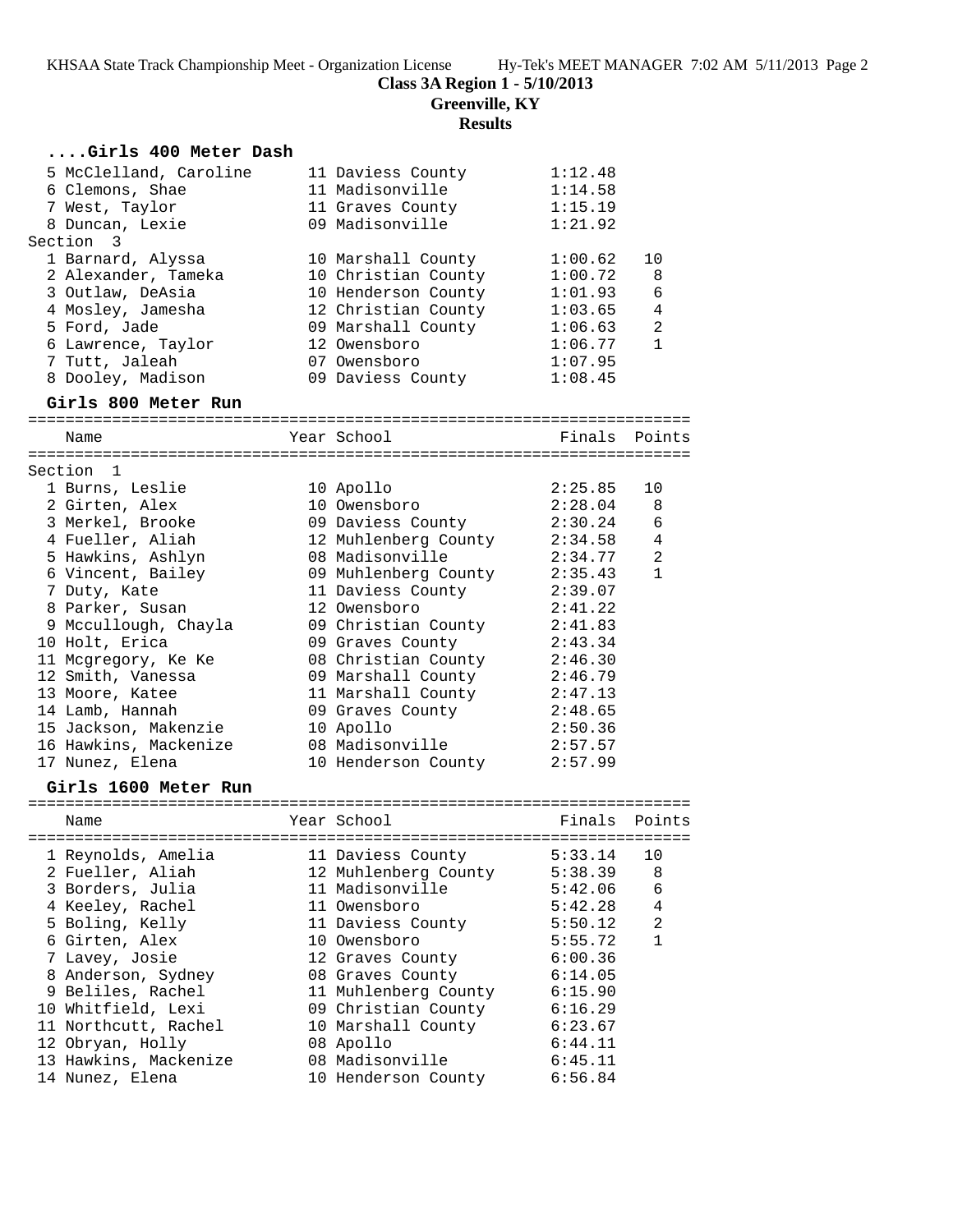**Class 3A Region 1 - 5/10/2013**

**Greenville, KY**

# **Results**

## **....Girls 1600 Meter Run**

| 15 Rice, Sabrina        | 10 Apollo            | 7:02.33  |                |
|-------------------------|----------------------|----------|----------------|
| Girls 3200 Meter Run    |                      |          |                |
| Name                    | Year School          | Finals   | Points         |
| 1 O'Bryan, Whitney      | 11 Daviess County    | 11:48.34 | 10             |
| 2 Boling, Lexie         | 09 Daviess County    | 12:16.17 | 8              |
| 3 Mathis, Lindsey       | 12 Muhlenberg County | 12:21.63 | 6              |
| 4 Wallace, Erika        | 09 Madisonville      | 12:27.31 | 4              |
| 5 Keeley, Rachel        | 11 Owensboro         | 12:32.09 | 2              |
| 6 Lavey, Josie          | 12 Graves County     | 13:14.09 | $\mathbf{1}$   |
| 7 Anderson, Sydney      | 08 Graves County     | 13:19.48 |                |
| 8 Robards, Taylor Beth  | 08 Muhlenberg County | 13:36.42 |                |
| 9 Prange, Rachel        | 10 Marshall County   | 13:59.74 |                |
| 10 Long, Alana          | 10 Owensboro         | 14:01.50 |                |
| 11 Ford, Haley          | 07 Marshall County   | 14:13.07 |                |
| Girls 100 Meter Hurdles |                      |          |                |
|                         |                      |          |                |
| Name                    | Year School          |          | Finals Points  |
|                         |                      |          |                |
| 1 Meade, Katie          | 09 Graves County     | 20.48    |                |
| 2 Croney, Susie         | 11 Christian County  | 20.76    |                |
| 3 Kennedy, Dakota       | 11 Muhlenberg County | 21.42    |                |
| Section <sub>2</sub>    |                      |          |                |
| 1 Russell, Stephanie    | 10 Marshall County   | 17.19    | 10             |
| 2 Goff, Sydney          | 10 Marshall County   | 17.44    | 8              |
| 3 Woodruff, Maeghan     | 11 Owensboro         | 17.81    | 6              |
| 4 Burnes, Latonya       | 12 Madisonville      | 18.18    | $\overline{4}$ |
| 5 Carter, Samantha      | 09 Henderson County  | 18.36    | 2              |
| 6 Gordon, Elizabeth     | 11 Owensboro         | 18.57    | $\mathbf{1}$   |
| 7 Alexander, Alexious   | 11 Christian County  | 18.79    |                |
| 8 Haynes, Abbie         | 09 Henderson County  | 21.62    |                |
| Girls 300 Meter Hurdles |                      |          |                |
|                         |                      |          |                |
| Name                    | Year School          | Finals   | Points         |
| Section<br>1            |                      |          |                |
| 1 Haynes, Abbie         | 09 Henderson County  | 55.20    |                |
| 2 Meade, Katie          | 09 Graves County     | 57.83    |                |
| 3 Croney, Susie         | 11 Christian County  | 58.36    |                |
| 4 Vincent, Kali         | 11 Muhlenberg County | 58.41    |                |
| Section<br>2            |                      |          |                |
| 1 Hampton, Taylor       | 11 Madisonville      | 49.40    | 10             |
| 2 Russell, Stephanie    | 10 Marshall County   | 49.73    | 8              |
| 3 Derenzo, Marisa       | 12 Owensboro         | 50.02    | 6              |
| 4 Alexander, Alexious   | 11 Christian County  | 52.35    | 4              |
| 5 Gordon, Elizabeth     | 11 Owensboro         | 52.42    | 2              |
| 6 Henson, Paige         | 08 Marshall County   | 52.58    | $\mathbf{1}$   |
| 7 Elliott, Allyson      | 09 Henderson County  | 58.43    |                |
| -- Higgs, Natalie       | 12 Apollo            | FS       |                |
|                         |                      |          |                |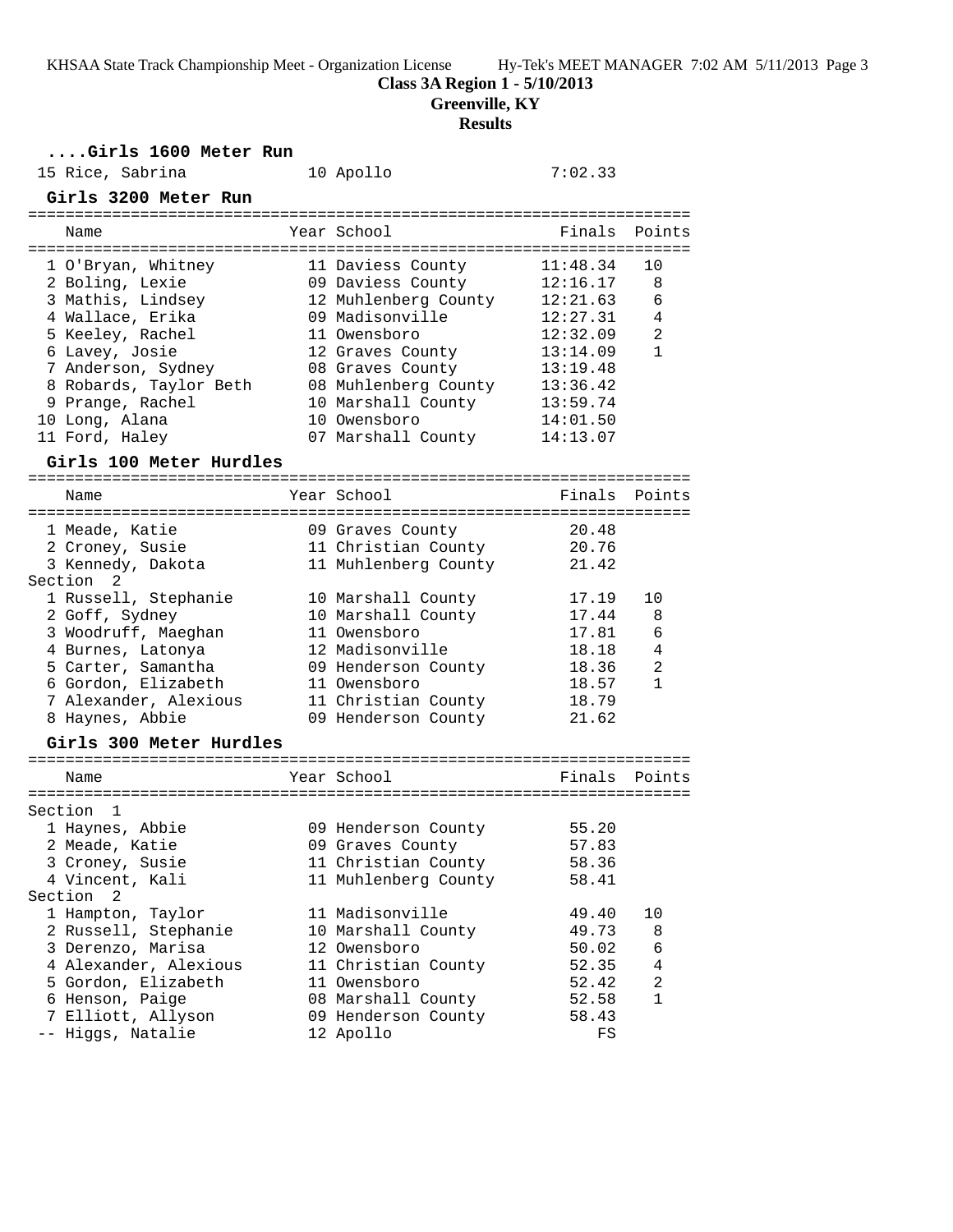#### **Class 3A Region 1 - 5/10/2013**

**Greenville, KY**

#### **Results**

#### **Girls 4x100 Meter Relay**

======================================================================= School **Finals Points** ======================================================================= Section 1<br>1 Christian County 1 Christian County 51.91 10 1) Mosley, Jamesha 12 2) Mcgregory, Ke Ke 08 3) Armstrong, Martajia 11 4) Alexander, Tameka 10 5) Dixon, Shekinah 10 6) Mccullough, Chayla 09 7) Sells, Alaysha 07 8) 2 Marshall County 52.48 8 1) Goff, Sydney 10 2) Kelley, Kara 10 3) Doss, Devan 11 (4) Ross, Melissa 10 5) Myers, Lexie 10 6) Russell, Stephanie 10 7) Townsend, Jennifer 10 8) Ford, Jade 09 3 Owensboro 52.50 6 1) Golden, Tasha 10 2) Woodruff, Maeghan 11 3) Sikes, Nakenzie 10  $\hskip1cm \hskip1cm 4$ ) Greer, Sade 12 5) Tutt, Jaleah 07 6) Lawrence, Taylor 12 7) Winstead, Dakorr 08 8) 4 Graves County 54.85 4 1) Todd, Mia 12 2) White, Destiny 11 3) Clymer, Carley 10 (4) Clapp, Ja'Nae 08 5) Fickey, Meredith 09 6) Meade, Katie 09 5 Henderson County 55.61 2 1) Wilson, Loreal 09 2) Rowley, Taylor 09 3) Elliott, Allyson 09 4) Hensley, Brooke 09 5) 6) Outlaw, DeAsia 10 7) 8) Carter, Samantha 09 6 Apollo 56.46 1 1) Garrison, Madline 10 2) Wilhoyte, Storm 12 3) Lewis, Shelby 10 4) Mckenzie, Vanity 11 5) Canary, Kristina 09 (6) -- Muhlenberg County DQ 1) Justice, Emily 11 2) Legrand, Kirsten 07 3) Staples, Jenna 07 4) Poole, Emma 07 5) Rector, Destiny 11 6) Kennedy, Dakota 11 **Girls 4x200 Meter Relay** ======================================================================= School **Finals Points** ======================================================================= 1 Daviess County 2:01.98 1 1) Reel, Breanna 09 2) Johnson, Sarah 09 3) Frakes, Dana 10 4) Dooley, Madison 09 5) Newton, Krista 11 (6) Mikes, Mady 11 7) Maxwell, Jennifer 09 (8) Section 2 1 Owensboro 1:50.69 10 1) Lawrence, Taylor 12 (2) Greer, Sade 12 3) Golden, Tasha 10 4) Woodruff, Maeghan 11 5) Tutt, Jaleah 07 6) Sikes, Nakenzie 10 7) Winstead, Dakorr 08 8) 2 Henderson County 1:51.64 8 1) Carter, Samantha 09 2) Outlaw, DeAsia 10 3) Wilson, Loreal 09 4) Elliott, Allyson 09 7) Haynes, Abbie 09 8) Rowley, Taylor 09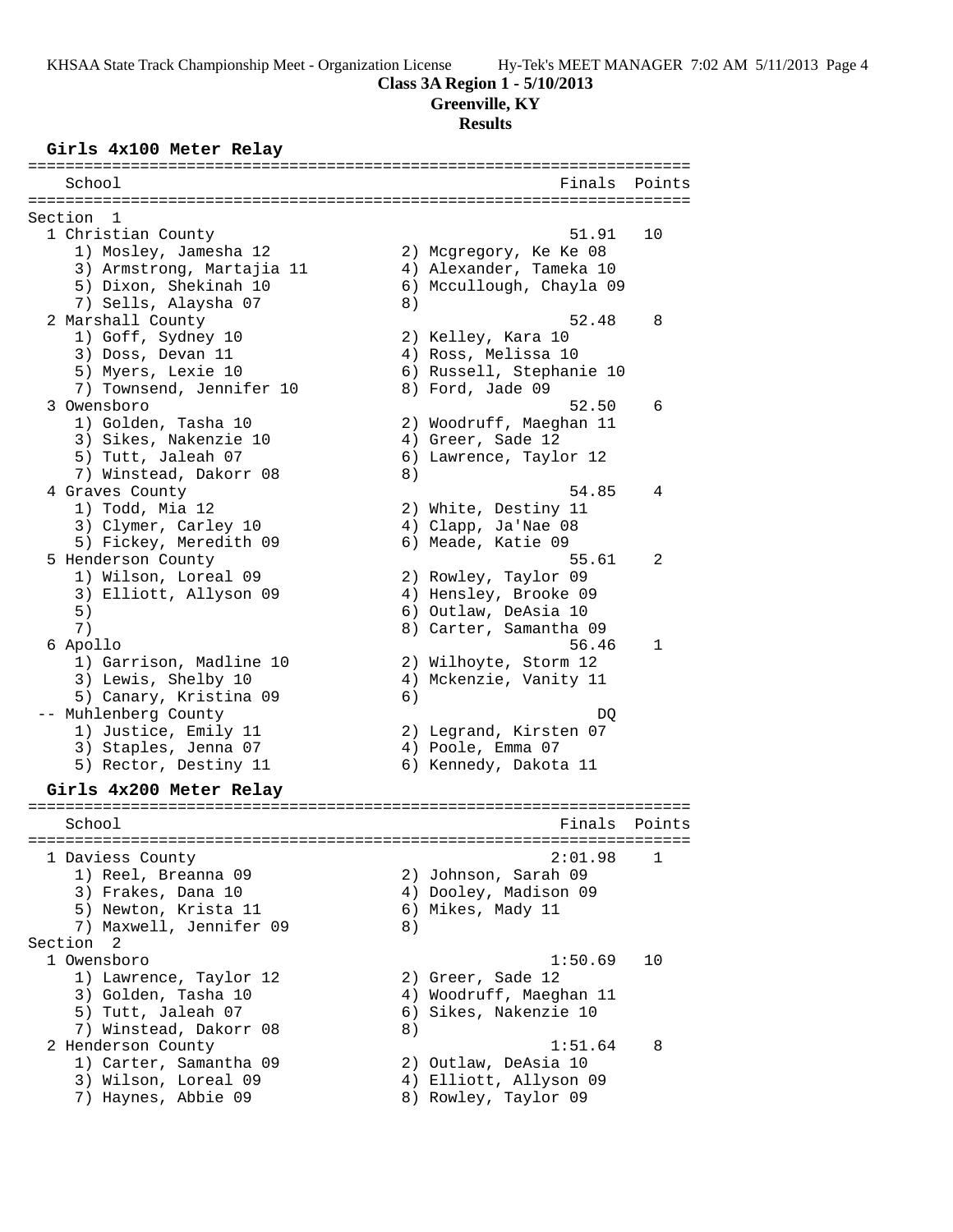**Class 3A Region 1 - 5/10/2013**

## **Greenville, KY**

## **Results**

## **....Girls 4x200 Meter Relay**

 3 Marshall County 1:53.32 6 1) Kelley, Kara 10 2) Goff, Sydney 10 3) Ross, Melissa 10 4) Myers, Lexie 10 5) Russell, Stephanie 10 6) Barnard, Alyssa 10 7) Ford, Jade 09 8) Henson, Paige 08 4 Apollo 1:55.30 4 1) Hall, Jnayah 10 2) Burns, Leslie 10 3) Higgs, Natalie 12 4) Garrison, Madline 10 5) Mckenzie, Vanity 11 6) Wilhoyte, Storm 12 5 Graves County 1:55.76 2 1) Meade, Katie 09 2) White, Destiny 11 3) Clymer, Carley 10 (4) Todd, Mia 12 6 Muhlenberg County 2:02.55 1) Vincent, Sarah 11 2) Kennedy, Dakota 11 3) Luckett, Sarah 11 (4) Vincent, Kali 11 5) Justice, Emily 11 6) Poole, Emma 07 7) Rector, Destiny 11 8) Hauslein, Haleigh 07 7 Madisonville North Hopkins 2:02.73 1) Mosley, Tyarrah 09 2) Burnes, Latonya 12 3) Western, Delarsh 11 (4) Nix, Aleah 09 5) Clemons, Shae 11 6) Jackson, Markaya 09 -- Christian County DQ 1) Mcgregory, Ke Ke 08 2) Dixon, Shekinah 10 3) Sells, Alaysha 07 4) Mccullough, Chayla 09 5) Alexander, Tameka 10 6) Mosley, Jamesha 12 7) Higgs, Cherish 07 8) Alexander, Alexious 11 **Girls 4x400 Meter Relay** ======================================================================= School **Finals Points** ======================================================================= 1 Marshall County 4:17.24 10 1) Myers, Lexie 10 2) Russell, Stephanie 10 3) Ross, Melissa 10 4) Barnard, Alyssa 10 5) Goff, Sydney 10 6) Ford, Jade 09 7) Henson, Paige 08 8 8) Prange, Rachel 10 2 Owensboro 4:20.63 8 1) Derenzo, Marisa 12 and 2) Girten, Alex 10 3) Gordon, Elizabeth 11 (4) Keeley, Rachel 11 5) Lawrence, Taylor 12 6) Parker, Susan 12 7) Tutt, Jaleah 07 8) 3 Christian County 4:31.13 6 1) Higgs, Cherish 07 2) Mccullough, Chayla 09 3) Sells, Alaysha 07 4) Whitfield, Lexi 09 5) Mcgregory, Ke Ke 08 6) Mosley, Jamesha 12 7) Alexander, Alexious 11 8) Alexander, Tameka 10 4 Madisonville North Hopkins 4:31.42 4 1) Borders, Julia 11 2) Burnes, Latonya 12 3) Clemons, Shae 11 4) Hampton, Taylor 11 5) Nix, Aleah 09 6) Wallace, Erika 09 5 Henderson County 4:33.22 2 1) 2) Outlaw, DeAsia 10 3) Hancock, Charity 10 4) Haynes, Abbie 09 5) Rowley, Taylor 09 (6) Nunez, Elena 10 6 Apollo 4:33.83 1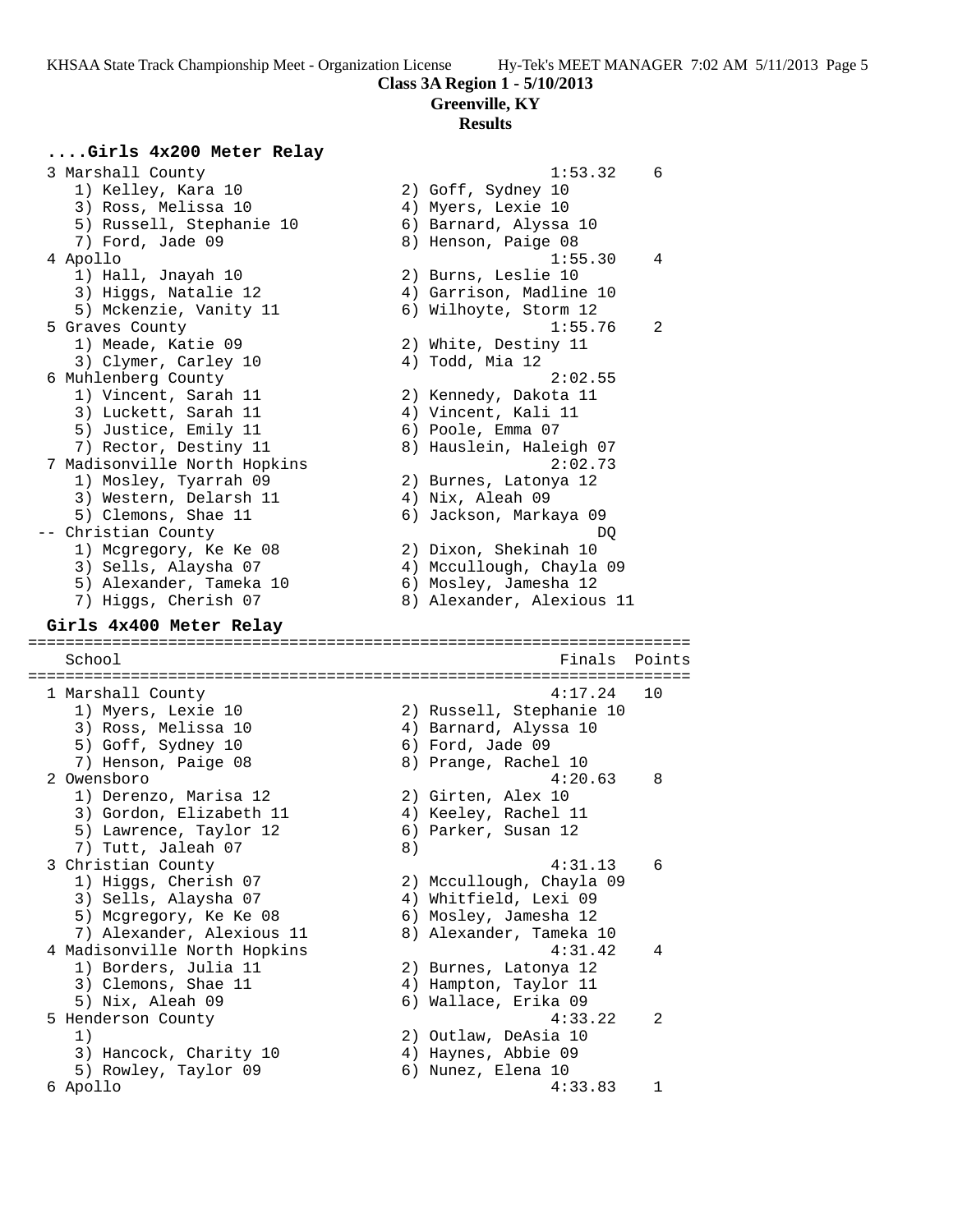#### **Class 3A Region 1 - 5/10/2013**

#### **Greenville, KY**

#### **Results**

## **....Girls 4x400 Meter Relay**

 1) Hall, Jnayah 10 2) Mckenzie, Vanity 11 3) Higgs, Natalie 12 4) Garrison, Madline 10 5) Jackson, Makenzie 10 6) Burns, Leslie 10 7 Daviess County 4:45.38 1) Dooley, Madison 09 2) Duty, Kate 11 3) Frakes, Dana 10  $\hskip1cm \hskip1cm 4$ ) Hornaday, Kate 11 5) Merkel, Brooke 09 (6) Mikes, Mady 11 7) O'Bryan, Whitney 11 8) McClelland, Caroline 11 8 Graves County 6 and 20 and 20 and 30 and 30 and 4:58.30 1) White, Destiny 11 2) West, Taylor 11 3) Thomas, Lindsey 09  $\hskip1cm 4)$  Clymer, Carley 10 5) Teems, Lisa 09 (6) **Girls 4x800 Meter Relay** ======================================================================= School **Finals** Points ======================================================================= Section 1<br>1 Daviess County 1 Daviess County 9:54.82 10 1) O'Bryan, Whitney 11  $\qquad \qquad$  2) Duty, Kate 11 3) Merkel, Brooke 09 4) Reynolds, Amelia 11 5) Boling, Lexie 09 6) Boling, Kelly 11 7) Eades, Abby 11 8) Browning, Sarah 10 2 Owensboro 10:14.88 8 1) Derenzo, Marisa 12 2) Keeley, Rachel 11 3) Parker, Susan 12 (4) Girten, Alex 10 5) Payne, Geneva 12 6) 3 Madisonville North Hopkins 10:23.54 6 1) Hampton, Taylor 11 2) Borders, Julia 11 3) Hawkins, Ashlyn 08 4) Wallace, Erika 09 5) Nix, Aleah 09 6) 4 Marshall County 10:56.85 4 1) Smith, Vanessa 09 2) Moore, Katee 11 3) Prange, Rachel 10 4) Northcutt, Rachel 10 5) Ford, Jade 09 6) Goff, Sydney 10 7) Peal, Savanna 10 8) Barnard, Alyssa 10 5 Graves County 11:14.26 2 1) Holt, Erica 09 2) Anderson, Sydney 08 3) Lamb, Hannah 09  $\hskip1cm 4$ ) Lavey, Josie 12 5) Teems, Lisa 09 6)

## **Boys 100 Meter Dash**

======================================================================= Name Year School Finals Points ======================================================================= 1 Wharton, Devon 10 Christian County 11.66 1 2 Solomon, Nathan 10 Marshall County 11.67 3 Boling, Jesse 12 Daviess County 12.18 4 Katzman, Zack 12 Graves County 12.26 5 Brown, Jovan 10 Apollo 12.49 6 Berry, Dalton 10 Henderson County 12.76 -- Phaup, Tj 10 Madisonville FS Section 2 1 Wells, Ryan 12 Marshall County 11.09 10 2 Main, Zack 12 Owensboro 11.11 8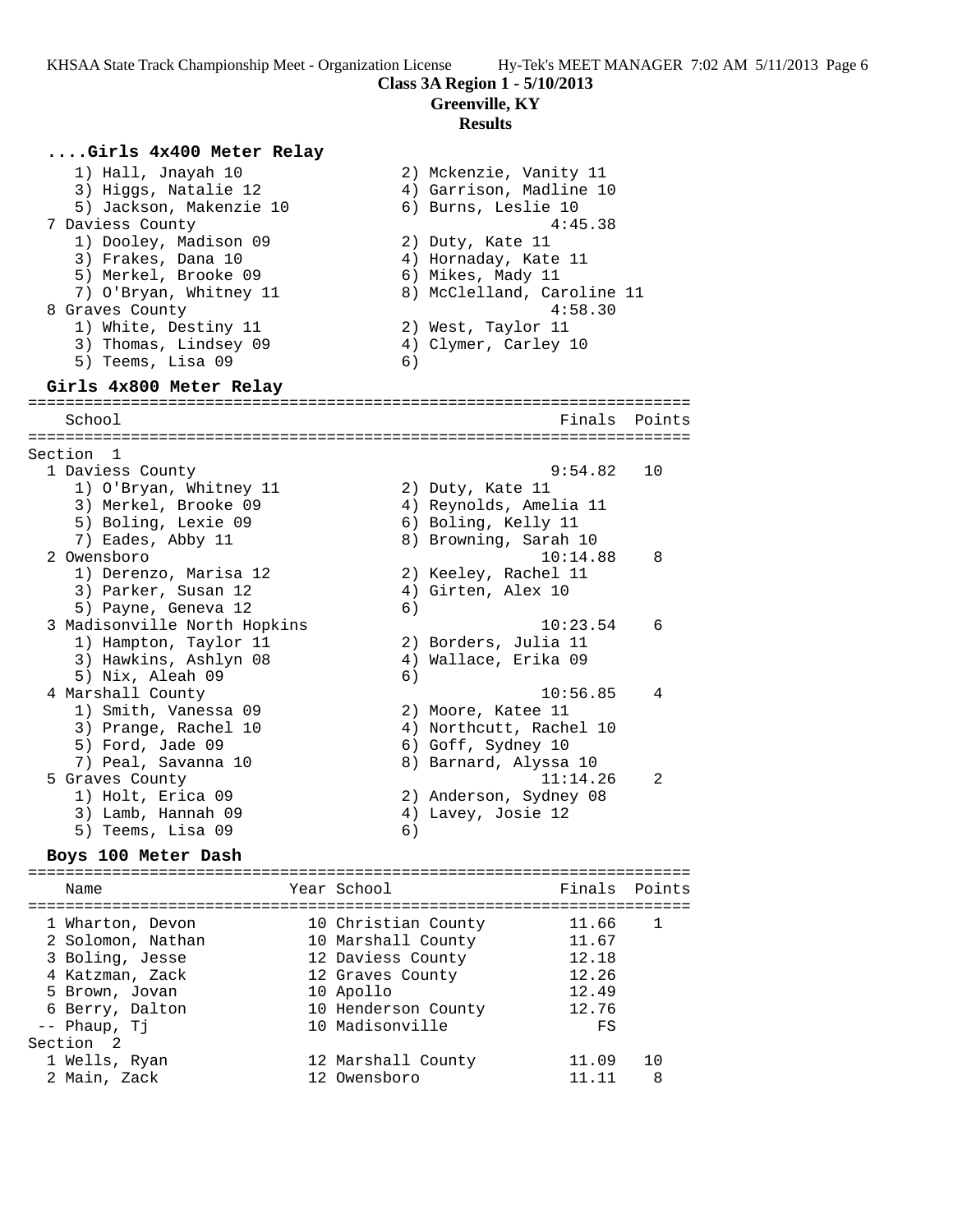**Class 3A Region 1 - 5/10/2013**

**Greenville, KY**

**Results**

| Boys 100 Meter Dash                                                                        |                                                             |                        |                        |        |
|--------------------------------------------------------------------------------------------|-------------------------------------------------------------|------------------------|------------------------|--------|
| 3 Marshall, Joey                                                                           | 10 Graves County                                            | 11.15                  | 6                      |        |
| 4 Alexander, Jefferson                                                                     | 12 Christian County                                         | 11.21<br>11.30         | $\overline{4}$         |        |
| 5 Washington, Tevin 11 Daviess County 11.30<br>6 Mason, Anthony 11 Muhlenberg County 11.82 | 11 Daviess County<br>11 Martin 1                            |                        | -2                     |        |
|                                                                                            |                                                             |                        |                        |        |
| 7 Perry, Scotty 12 Madisonville                                                            |                                                             | 12.01                  |                        |        |
| 8 Drake, Braxton 12 Muhlenberg County                                                      |                                                             | 12.13                  |                        |        |
| Boys 200 Meter Dash                                                                        |                                                             |                        |                        |        |
| Name                                                                                       | Year School <b>Sandware</b>                                 | Finals Points          |                        |        |
|                                                                                            |                                                             |                        |                        |        |
| Section 1                                                                                  |                                                             |                        |                        |        |
| 1 Berry, Dalton                                                                            | 10 Henderson County                                         | 26.82                  |                        |        |
| Section <sub>2</sub>                                                                       |                                                             |                        |                        |        |
| 1 Wharton, Devon                                                                           | 10 Christian County                                         | 24.02                  |                        |        |
| 2 Mcgregor, Dequentheny 10 Christian County 24.63                                          |                                                             |                        |                        |        |
| 3 Jones, Darren                                                                            | 11 Daviess County 24.72                                     |                        |                        |        |
| 4 Roath, Joe                                                                               | 09 Marshall County 25.15                                    |                        |                        |        |
| 5 Perry, Scotty                                                                            | 12 Madisonville<br>11 Muhlenberg County<br>11 Graves County | 25.19                  |                        |        |
| 6 Clay, Maurice<br>7 Hamilton, Michael                                                     |                                                             | 26.23                  |                        |        |
|                                                                                            |                                                             | 26.26                  |                        |        |
| Section 3                                                                                  |                                                             |                        |                        |        |
| 1 Wells, Ryan                                                                              | 12 Marshall County                                          | 22.94                  | 10                     |        |
| 2 Main, Zack                                                                               | 12 Owensboro                                                | 22.97                  | 8                      |        |
| 3 Mason, Anthony                                                                           | 11 Muhlenberg County                                        | $23.01$ 6              |                        |        |
|                                                                                            | 10 Apollo<br>10 Graves County                               | $23.34$ 4<br>$23.65$ 2 |                        |        |
| 4 Mimms, Dondre<br>5 Marshall, Joey<br>6 Sohne, Zach                                       |                                                             |                        |                        |        |
|                                                                                            | 12 Henderson County 23.66 1                                 |                        |                        |        |
| 7 Thomas, Ke-vonta 11 Daviess County 24.04                                                 | 10 Madisonville                                             | 25.34                  |                        |        |
| 8 Perry, Christian                                                                         |                                                             |                        |                        |        |
| Boys 400 Meter Dash                                                                        |                                                             |                        |                        |        |
| Name                                                                                       | Year School                                                 | Finals Points          |                        |        |
|                                                                                            |                                                             |                        |                        |        |
| Section 1<br>1 Butler, Isaiah 18 08 Graves County                                          |                                                             | 58.54                  |                        |        |
| Section 2                                                                                  |                                                             |                        |                        |        |
| 1 Shoulders, Hayden                                                                        | 09 Daviess County 554.28                                    |                        | $1 \quad \blacksquare$ | 54.274 |
| 2 Mariney, Dan                                                                             | 09 Muhlenberg County 54.56                                  |                        |                        |        |
| 3 Walton, Dylan                                                                            | 11 Muhlenberg County 56.66                                  |                        |                        |        |
| 4 Greenwade, Quay                                                                          | 11 Christian County                                         | 57.95                  |                        |        |
| 5 Dempsey, Gavin                                                                           | 09 Marshall County                                          | 59.11                  |                        |        |
| 6 McKee, Connor                                                                            | 09 Graves County                                            | 59.29                  |                        |        |
| 7 Givens, Tristen                                                                          | 09 Madisonville                                             | 59.69                  |                        |        |
| 8 Quarles, Tre                                                                             | 10 Madisonville                                             | 1:00.75                |                        |        |
| Section<br>3                                                                               |                                                             |                        |                        |        |
| 1 Morris, Bryson                                                                           | 09 Apollo                                                   | 52.71                  | 10                     |        |
| 2 Douglas, Bradley                                                                         | 11 Daviess County                                           | 52.99                  | 8                      |        |
| 3 Alexander, Jefferson                                                                     | 12 Christian County                                         | 53.09                  | 6                      |        |
| 4 Sohne, Zach                                                                              | 12 Henderson County                                         | 53.24                  | 4                      |        |
| 5 Fredrick, Logan                                                                          | 10 Henderson County                                         | 54.15                  | $\overline{a}$         |        |
| 6 Matally, T.J.                                                                            | 12 Owensboro                                                | J54.28                 | 54.276                 |        |
| 7 Solomon, Nathan                                                                          | 10 Marshall County                                          | 54.96                  |                        |        |
| 8 Patterson, Tristan                                                                       | 10 Apollo                                                   | 56.20                  |                        |        |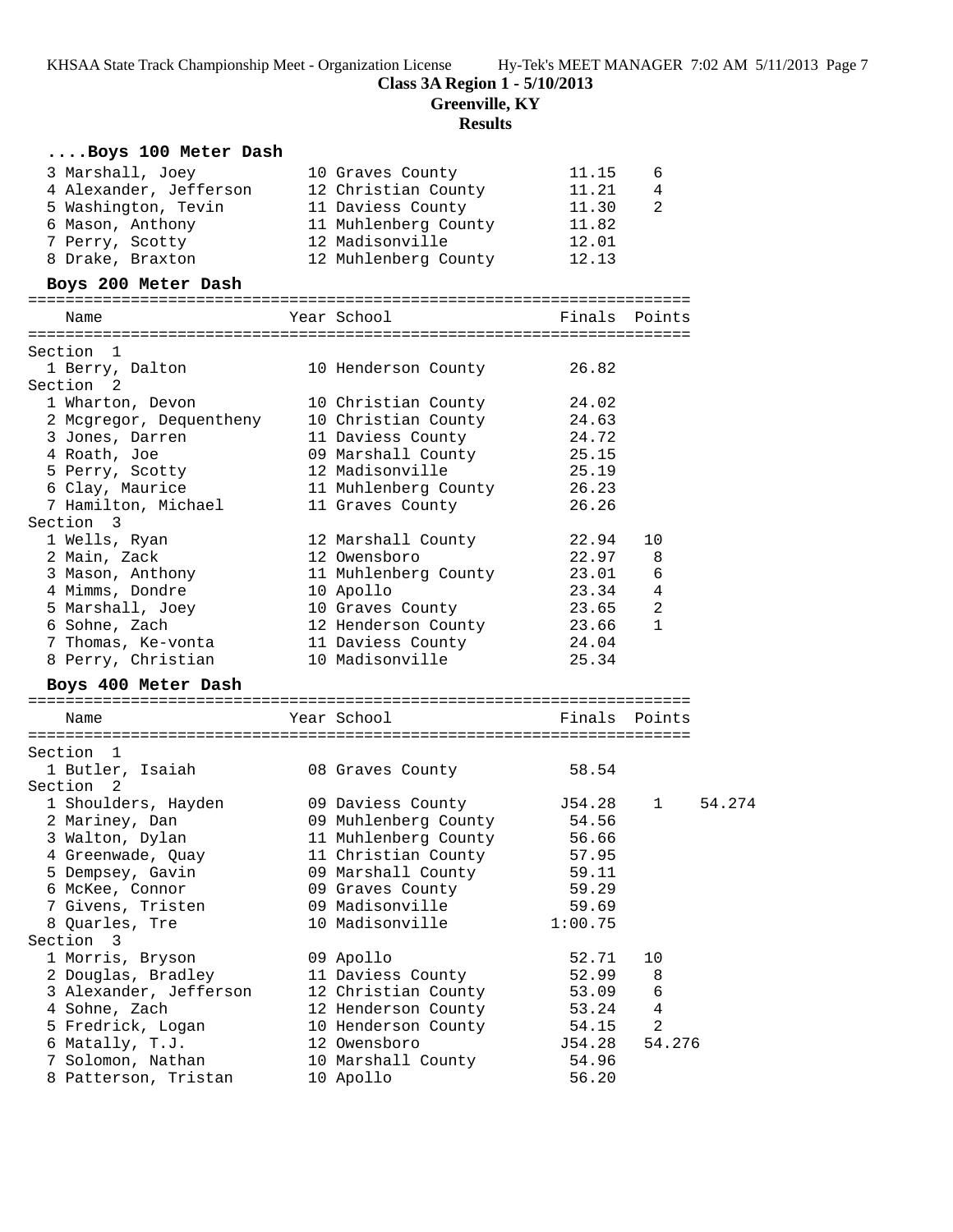**Class 3A Region 1 - 5/10/2013**

**Greenville, KY**

## **Results**

## **Boys 800 Meter Run**

| Name                   | Year School                  |         | Finals Points  |
|------------------------|------------------------------|---------|----------------|
|                        |                              |         |                |
| Section 1              |                              |         |                |
| 1 Garrard, Zac         | 12 Owensboro                 | 1:58.56 | 10             |
| 2 O'Bryan, Alex        | 12 Apollo                    | 1:58.68 | 8              |
| 3 Wilson, Kyle         | 12 Henderson County          | 1:58.98 | 6              |
| 4 Cecil, James         | 11 Daviess County            | 2:04.57 | 4              |
| 5 Gunn, Collin         | 09 Marshall County           | 2:06.24 | $\overline{2}$ |
| 6 Carpenter, Grant     | 10 Daviess County            | 2:07.12 | $\mathbf{1}$   |
| 7 Bell, Garrett        | 11 Graves County             | 2:07.45 |                |
| 8 Mariney, Dan         | 09 Muhlenberg County 2:09.13 |         |                |
| 9 Whitby, Josh         | 12 Henderson County 2:12.09  |         |                |
| 10 Glenn, Ethan        | 11 Owensboro                 | 2:13.59 |                |
| 11 Higgins, Ben        | 10 Madisonville              | 2:13.85 |                |
| 12 Anderson, Seth      | 11 Graves County             | 2:16.24 |                |
| 13 Knott, Mitch        | 12 Apollo                    | 2:20.64 |                |
| 14 Smith, Alec         | 09 Muhlenberg County 2:20.93 |         |                |
| 15 Quinn, Elliot       | 10 Madisonville              | 2:21.32 |                |
| 16 Greenwade, Quay     | 11 Christian County 2:22.33  |         |                |
| -- Sells, Kenneth      | 10 Christian County          | DNF     |                |
| Boys 1600 Meter Run    |                              |         |                |
| Name                   | Year School                  | Finals  | Points         |
|                        |                              |         |                |
| 1 Garrard, Zac         | 12 Owensboro                 | 4:25.45 | 10             |
| 2 Wilson, Kyle         | 12 Henderson County          | 4:27.58 | 8              |
| 3 Quisenberry, Cameron | 12 Daviess County            | 4:27.99 | 6              |
| 4 Geary, Chase         | 11 Muhlenberg County 4:28.57 |         | 4              |
| 5 Southard, Daniel     | 11 Daviess County            | 4:32.26 | $\overline{a}$ |
| 6 O'Bryan, Alex        | 12 Apollo                    | 4:34.44 | $\mathbf{1}$   |
| 7 Lambert, Mason       | 12 Apollo                    | 4:47.94 |                |
| 8 Anderson, Seth       | 11 Graves County             | 4:53.63 |                |
| 9 Whitby, Josh         | 12 Henderson County          | 4:58.70 |                |
| 10 Glenn, Ethan        | 11 Owensboro                 | 4:58.99 |                |
| 11 Sanders, Hayden     | 11 Madisonville              | 5:05.34 |                |
| 12 Crossett, Jonathan  | 12 Christian County          | 5:11.72 |                |
| 13 Jones, Hunter       | 09 Graves County             | 5:14.30 |                |
| 14 Sorrels, Hayden     | 12 Muhlenberg County         | 5:17.88 |                |
| 15 Hamlet, Tieler      | 09 Marshall County           | 5:17.90 |                |
| 16 Doyle, Tristan      | 09 Madisonville              | 5:23.83 |                |
| 17 Parker, Dax         | 10 Marshall County           | 5:28.88 |                |
| 18 Lancaster, Alex     | 09 Christian County          | 5:31.27 |                |
| Boys 3200 Meter Run    |                              |         |                |
|                        |                              |         |                |
| Name                   | Year School                  | Finals  | Points         |
| 1 Southard, Daniel     | 11 Daviess County            | 9:35.56 | 10             |
| 2 Quisenberry, Cameron | 12 Daviess County            | 9:39.33 | 8              |
| 3 Geary, Chase         | 11 Muhlenberg County         | 9:42.19 | 6              |

 4 Durbin, Tristan 11 Apollo 9:50.13 4 5 Keeley, Jeff 12 Owensboro 9:55.09 2 6 Hurd, Logan 11 Christian County 10:02.26 1 7 Meserve, Landon 12 Apollo 10:19.22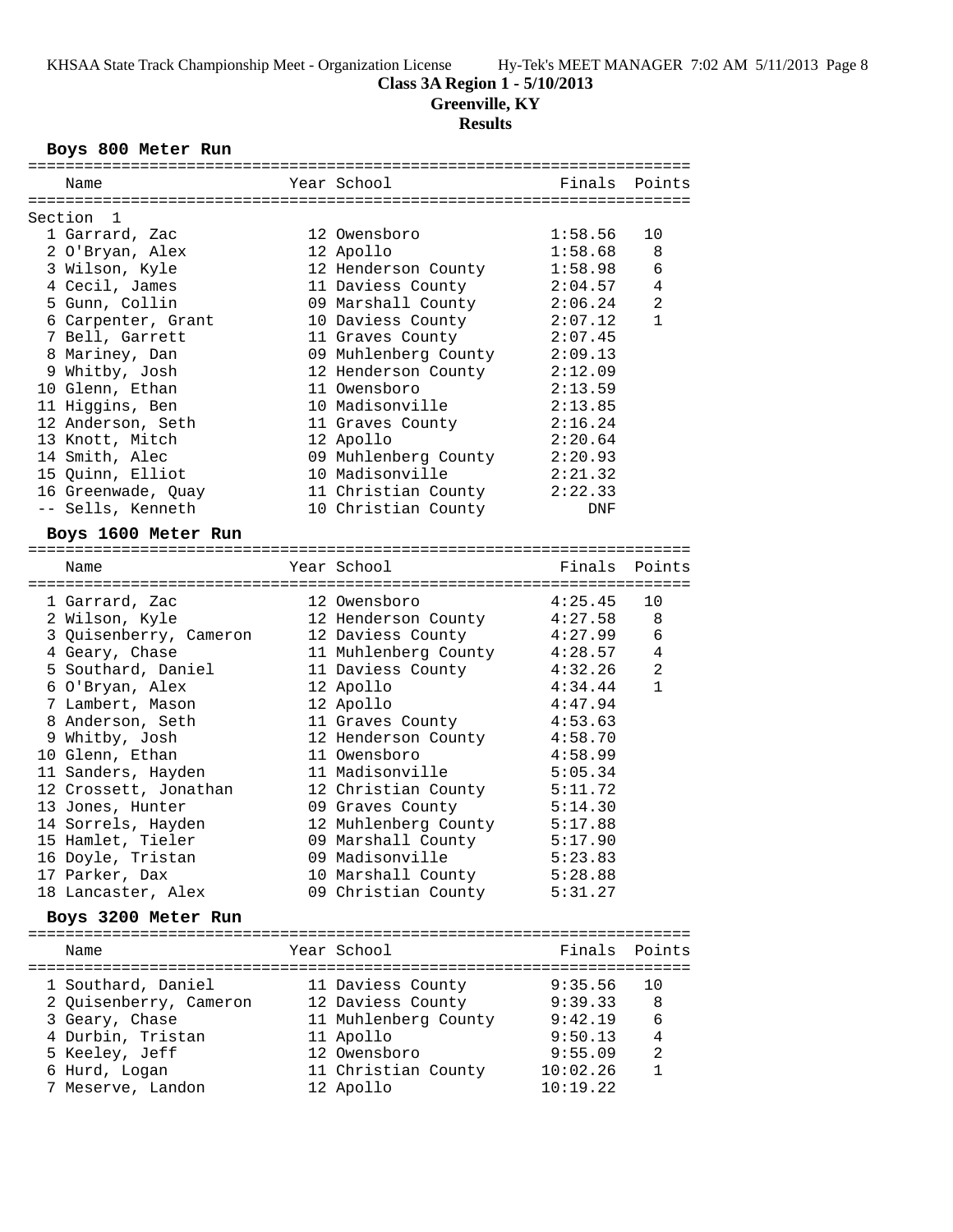**Class 3A Region 1 - 5/10/2013**

**Greenville, KY**

## **Results**

#### **....Boys 3200 Meter Run**

| 8 Whitfield, Caleb | 10 Madisonville      | 10:51.84 |
|--------------------|----------------------|----------|
| 9 Reed, Joseph     | 08 Marshall County   | 10:59.93 |
| 10 Robinson, Kyle  | 10 Henderson County  | 10:59.95 |
| 11 Scott, Brandon  | 11 Christian County  | 11:08.29 |
| 12 Seaton, Josh    | 10 Owensboro         | 11:17.68 |
| 13 Schell, Alex    | 08 Madisonville      | 11:17.78 |
| 14 Reed, Jackson   | 08 Marshall County   | 11:22.19 |
| 15 Campbell, Atlee | 11 Muhlenberg County | 11:30.29 |
| 16 Toon, Chris     | 08 Graves County     | 11:47.96 |
| 17 Wilson, Ethan   | 10 Henderson County  | 12:28.62 |

#### **Boys 110 Meter Hurdles**

| ____ |      |  |
|------|------|--|
| N⊇m  | $ -$ |  |

| wallle             | TCAT DUILUUI         | r tiidto | PULLLO |        |
|--------------------|----------------------|----------|--------|--------|
| 1 Couch, Isaac     | 10 Madisonville      | 16.39    | 10     | 16.382 |
| 1 Bidwell, Taylor  | 11 Muhlenberg County | J16.39   | - 8    | 16.390 |
| 3 Brzowski, Aaron  | 11 Daviess County    | 16.52    | 6      |        |
| 4 Spiceson, Samuel | 09 Daviess County    | 16.68    | 4      |        |
| 5 Clark, Austin    | 12 Owensboro         | 17.91    | 2      |        |
| 6 Adams, Ben       | 11 Madisonville      | 18.74    | 1      |        |
| 7 Zamora, Kevin    | 11 Henderson County  | 19.49    |        |        |
| 8 Deason, Chase    | 11 Muhlenberg County | 19.53    |        |        |

#### **Boys 300 Meter Hurdles**

| Name                                                                     | Year School                                                                           | Finals Points                    |                    |
|--------------------------------------------------------------------------|---------------------------------------------------------------------------------------|----------------------------------|--------------------|
| 1 Hillmann, Hunter<br>2 Davis, Tristen<br>3 Hancock, Jordan<br>Section 2 | 12 Marshall County<br>10 Muhlenberg County<br>09 Muhlenberg County                    | 45.82<br>50.68<br>51.62          |                    |
| 1 Reed, Doug<br>2 Brzowski, Aaron<br>3 Zamora, Kevin<br>4 Shanklin, Jon  | 12 Marshall County<br>11 Daviess County<br>11 Henderson County<br>12 Christian County | 41.13<br>41.14<br>43.28<br>43.85 | 1 O<br>8<br>6<br>4 |
| 5 Spiceson, Samuel<br>6 Adams, Ben<br>7 Clark, Austin<br>8 Couch, Isaac  | 09 Daviess County<br>11 Madisonville<br>12 Owensboro<br>10 Madisonville               | 45.01<br>45.62<br>46.75<br>47.13 | $\mathfrak{D}$     |
|                                                                          |                                                                                       |                                  |                    |

#### **Boys 4x100 Meter Relay**

======================================================================= Finals Points ======================================================================= Section 1<br>1 Marshall County 1 Marshall County 43.99 10 1) Wells, Ryan 12 2) Steele, Noah 12 3) Reed, Doug 12 4) Solomon, Nathan 10 5) Gregory, Cody 11 6) Roath, Joe 09 7) Cosner, Hardin 12 (8) 2 Daviess County 44.23 8 1) Jones, Darren 11 2) Washington, Tevin 11 3) Thomas, Ke-vonta 11 4) Spiceson, Samuel 09 5) Boling, Jesse 12 6) Warner, Richard 09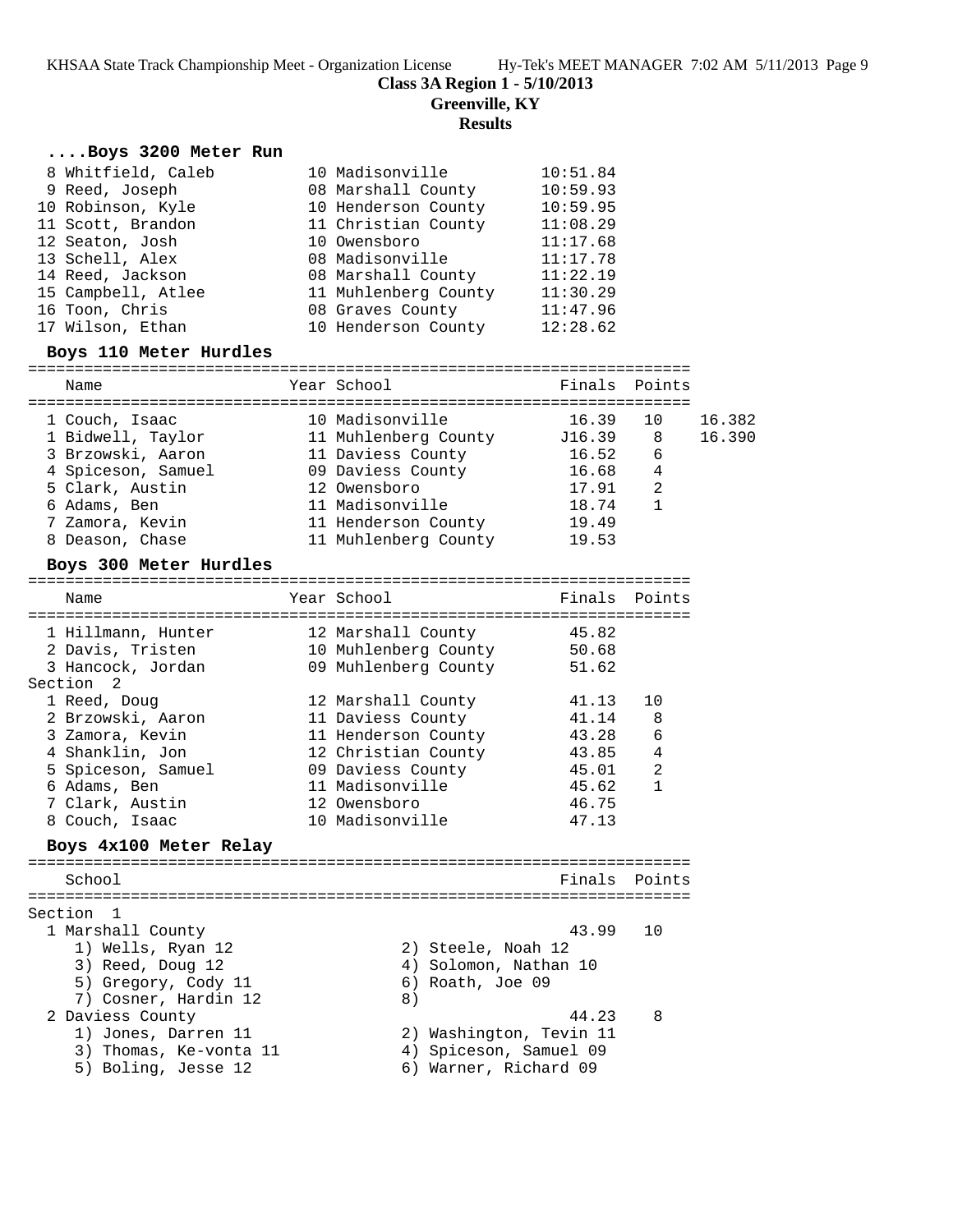## **Class 3A Region 1 - 5/10/2013**

## **Greenville, KY**

#### **Results**

## **....Boys 4x100 Meter Relay**

7) Allison, Brick 11 <sup>7</sup> (8)<br>3 Muhlenberg County 3 Muhlenberg County 45.67 6 1) Clay, Maurice 11 2) Deason, Chase 11 3) Drake, Braxton 12 (4) Mason, Anthony 11 5) Bidwell, Taylor 11 (6) Samek, Elijah 10 7) Sorrels, Hayden 12 8) Mariney, Dan 09 4 Graves County 45.80 4 1) Marshall, Joey 10 2) Hamilton, Michael 11 3) Katzman, Zack 12 4) Smith, Jordan 11 5) Vowell, Schuylar 11 6) McKee, Connor 09 5 Madisonville North Hopkins 45.92 2 1) Perry, Christian 10 2) Phaup, Tj 10 3) Luster, Cameron 10 (4) Leonard, Earl 10 5) Perry, Scotty 12 (6) Wilson, Jordan 09 7) Bess, Darion 11 8) 6 Christian County 47.10 1 1) Agulto, Froilan 09 2) Bell, T.J. 11 3) Dyson, Anthony 12 (4) Wharton, Devon 10 5) Jones, Keshawn 10 6) Mcgregor, Dequentheny 10 7) Greenwade, Quay 11 8) Alexander, Jefferson 12 -- Apollo DQ 1) Mimms, Dondre 10 2) Brumleve, Josh 11 3) Kinison, Trey 10 (4) Lee, Ross 12 5) Christian, Tyron 12 6) Whittemore, Tre 11 7) Duvall, Ryan 11 8) Brown, Jovan 10 **Boys 4x200 Meter Relay** ======================================================================= School **Finals** Points ======================================================================= 1 Apollo 1:31.90 10 1) Mimms, Dondre 10 (2) Lee, Ross 12 3) Morris, Bryson 09 (4) Brumleve, Josh 11 5) Whittemore, Tre 11 6) Brown, Jovan 10 7) Patterson, Tristan 10 and 8) Bowlds, Logan 09 2 Christian County 1:33.28 8 1) Alexander, Jefferson 12 2) Nicholas, Shaquan 11 3) Wharton, Devon 10 (4) Shanklin, Jon 12 5) Sells, Kenneth 10  $\qquad \qquad$  6) Dyson, Anthony 12 7) Bell, T.J. 11 8) Greenwade, Quay 11 3 Muhlenberg County 1:34.19 6 1) Mariney, Dan 09 2) Mason, Anthony 11 3) Clay, Maurice 11 (4) Drake, Braxton 12 5) Deason, Chase 11 6) Bidwell, Taylor 11 7) Pierce, Aaron 10  $\qquad \qquad 8)$  Samek, Elijah 10 4 Madisonville North Hopkins 1:37.02 4 1) Perry, Christian 10 2) Perry, Scotty 12 3) Adams, Ben 11 (4) Leonard, Earl 10 5) Phaup, Tj 10 6) Luster, Cameron 10 7) Wilson, Jordan 09 8) 5 Graves County 1:37.09 2 1) Marshall, Joey 10 2) Smith, Jordan 11 3) Vowell, Schuylar 11 4) Hamilton, Michael 11 5) McKee, Connor 09 6) Katzman, Zack 12 6 Henderson County 1:38.42 1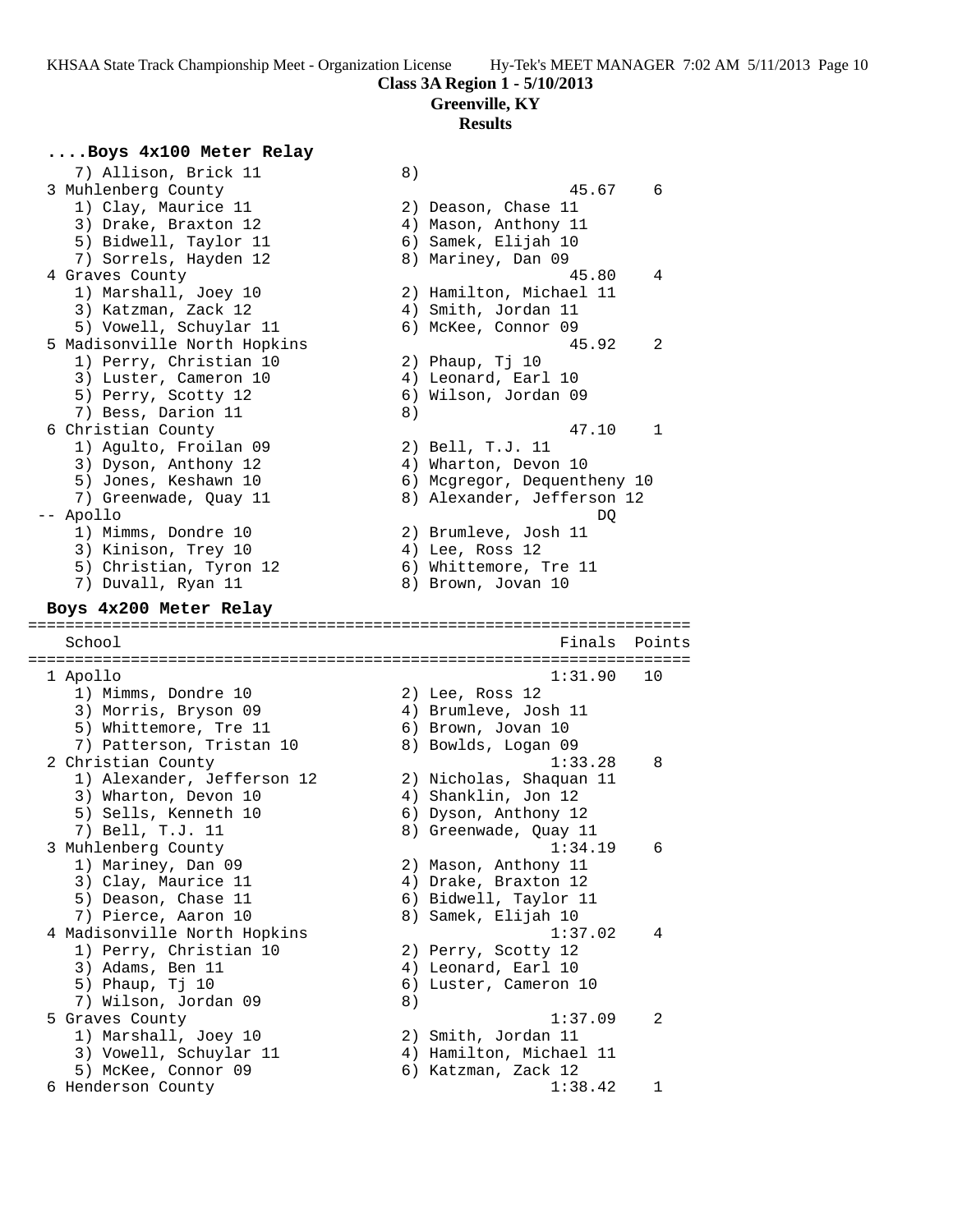**Class 3A Region 1 - 5/10/2013**

**Greenville, KY**

#### **Results**

## **....Boys 4x200 Meter Relay**

 1) Berry, Dalton 10 2) Fredrick, Logan 10 3) Miller, Josh 12 (4) Sohne, Zach 12 5) Chappell, Keileen 12 6) Armstead, Jordan 12 7) Bugg, Wes 09 8) Wehr, Renner 09

- 7 Marshall County 1:41.34
- 1) Robinson, Justin 10  $\hspace{1.6cm}$  2) Cosner, Hardin 12
- 3) Pinkston, Jacob 10 (4) Roath, Joe 09 5) Dempsey, Gavin 09 6) Reed, Drey 09
	-
- -- Daviess County DQ
- 1) Washington, Tevin 11 2) Douglas, Bradley 11
- 3) Thomas, Ke-vonta 11 (4) Jones, Darren 11
- 5) Spiceson, Samuel 09 6) Shoulders, Hayden 09 7) Warner, Richard 09 8) Boling, Jesse 12

**Boys 4x400 Meter Relay** ======================================================================= School **Finals** Points ======================================================================= 1 Henderson County 3:34.12 10 1) Wilson, Kyle 12 2) Zamora, Kevin 11 3) Sohne, Zach 12 4) Fredrick, Logan 10 5) Stauffer, Jacob 10 6) Chappell, Keileen 12 7) Armstead, Jordan 12 and 8) Miller, Josh 12 2 Daviess County 3:37.08 8 1) Douglas, Bradley 11 2) Cecil, James 11 3) Thomas, Ke-vonta 11 4) Washington, Tevin 11 5) Shoulders, Hayden 09 6) Carpenter, Grant 10 7) Capps, Benjamin 09 8) Cooper, McKay 11 3 Marshall County 3:37.51 6 1) Solomon, Nathan 10 2) Blankenship, Robert 10 3) Reed, Doug 12 (a) 4) Wells, Ryan 12 5) Steele, Noah 12 6) Hillmann, Hunter 12 7) Gunn, Collin 09 8) 4 Apollo 3:44.99 4 1) Bratcher, Chandler 09 2) Fischer, Nick 10 3) Lee, Andy 10 4) Patterson, Tristan 10 5) Knott, Mitch 12 6) O'Bryan, Alex 12 7) Morris, Bryson 09 8) Mimms, Dondre 10 5 Muhlenberg County 3:51.35 2 1) Mariney, Dan 09 2) Walton, Dylan 11 3) Sorrels, Hayden 12 4) Bidwell, Taylor 11 5) Smith, Alec 09 6) Hancock, Jordan 09 7) Pierce, Aaron 10 8) Mason, Anthony 11 6 Madisonville North Hopkins 3:55.77 1 1) Adams, Ben 11 2) Leonard, Earl 10 3) Whitfield, Caleb 10 4) Higgins, Ben 10 5) Givens, Tristen 09 (6) Quarles, Tre 10 7 Graves County 3:56.16 1) Butler, Isaiah 08 2) Vowell, Schuylar 11 3) Smith, Jordan 11 4) Bell, Garrett 11 5) McKee, Connor 09 6) Anderson, Seth 11 -- Christian County DQ 1) Bell, T.J. 11 2) Crossett, Jonathan 12 3) Shanklin, Jon 12 (4) Sells, Kenneth 10 5) Greenwade, Quay 11 6) Alexander, Jefferson 12